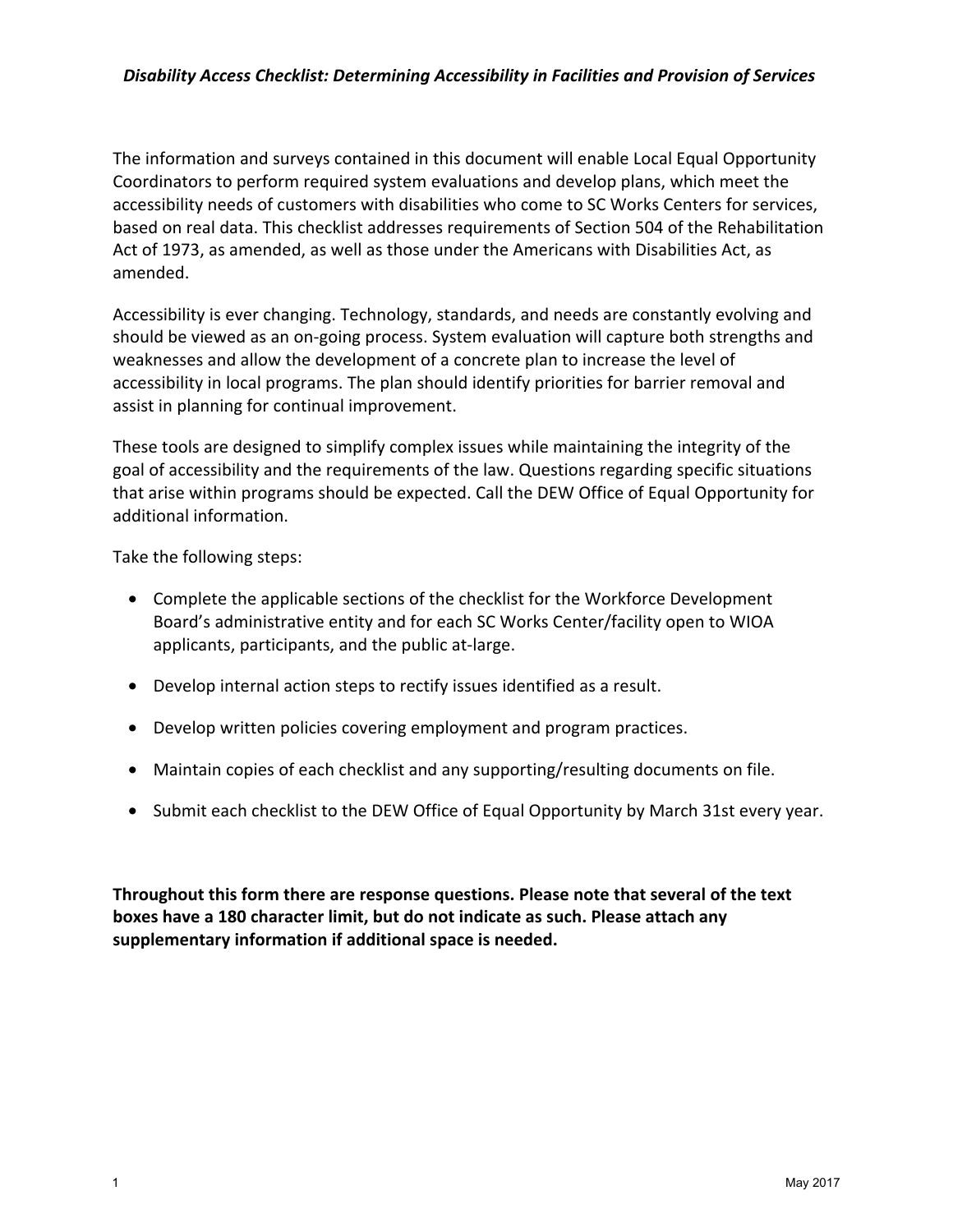# *Accommodation / Customer Service Practices*

The first portion of the checklist reviews recommended customer service and accommodation practices for SC Works Center programs, outlines what you are required to do, and asks you to evaluate your efforts to date.

| 1. | Has your SC Works program affirmatively sought to serve qualified<br>individuals with disabilities?                                                                                                                                                          | Yes | No             |
|----|--------------------------------------------------------------------------------------------------------------------------------------------------------------------------------------------------------------------------------------------------------------|-----|----------------|
|    | a. What outreach programs have you implemented?                                                                                                                                                                                                              |     |                |
|    | b. Have you been successful?                                                                                                                                                                                                                                 | Yes | No             |
|    | c. How do you know?                                                                                                                                                                                                                                          |     |                |
| 2. | Do you have a written policy concerning discrimination on the basis<br>of physical, psychological, emotional, or cognitive disability?                                                                                                                       | Yes | No             |
| 3. | Do you regularly review your service practices (advertising, notices,<br>signage, facility, and program access) to be certain that you, your<br>operators, staff, and recipients are nondiscriminatory in the<br>treatment of individuals with disabilities? | Yes | N <sub>o</sub> |

# *Program and Employment Practices*

| 1. Medical records for customers and employees must be kept in a<br>separate, secure location. Access to medical records must be limited.<br>Are all records that contain medical information kept in a separate<br>place from non-medical records? (Medical information includes<br>insurance application forms, as well as disclosure and documentation<br>of disability, health certificates, results of physical exams, etc.) | Yes | No        |
|-----------------------------------------------------------------------------------------------------------------------------------------------------------------------------------------------------------------------------------------------------------------------------------------------------------------------------------------------------------------------------------------------------------------------------------|-----|-----------|
| a. Do you have a written policy regarding who has access to medical<br>information?                                                                                                                                                                                                                                                                                                                                               | Yes | No        |
| b. What is the policy? (A copy should be attached.)                                                                                                                                                                                                                                                                                                                                                                               |     |           |
| 2. Do your program and employment recruitment materials, including<br>photos and ad copy, contain positive images of persons with disabilities<br>and indicate your commitment to inclusion of persons with disabilities?                                                                                                                                                                                                         | Yes | <b>No</b> |
| 3. Are inquiries related to the presence of a disability limited to<br>performance of essential functions of the job or requirements for<br>reasonable accommodations (following a request for same)?                                                                                                                                                                                                                             | Yes | No        |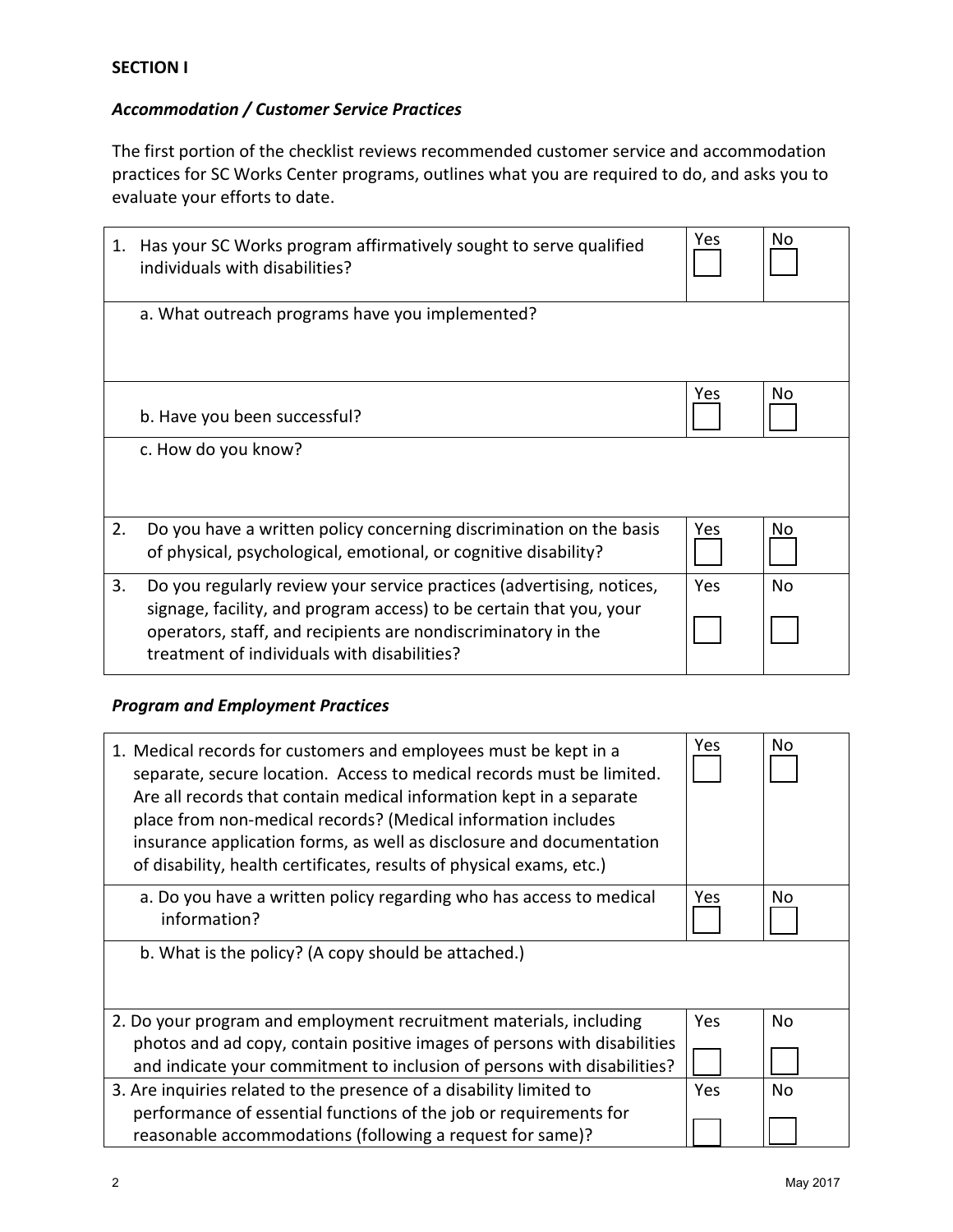|                                                                                                                                                         | Yes        | No        |
|---------------------------------------------------------------------------------------------------------------------------------------------------------|------------|-----------|
| a. Are staff aware of what constitutes legal and illegal inquiries?                                                                                     |            |           |
| b. If 'yes', how did they obtain this information? Describe. For example, did they participate<br>in a training session? Read relevant literature? etc. |            |           |
| c. Have job descriptions been analyzed to determine which functions<br>of a job are 'essential' and which are 'marginal'?                               | <b>Yes</b> | No        |
| If "yes", describe the process for doing this.                                                                                                          |            |           |
| d. Are job descriptions in writing?                                                                                                                     | Yes        | No        |
| If "no", why not?                                                                                                                                       |            |           |
| e. Are any of the following questions asked during the employment                                                                                       | Yes        | No        |
| application process?                                                                                                                                    |            |           |
| Health or physical condition?<br>$\circ$                                                                                                                |            |           |
| Physical or mental problems or disabilities?<br>$\circ$                                                                                                 |            |           |
| Medical history?<br>$\circ$                                                                                                                             |            |           |
| Previous workers' compensation claims?<br>$\circ$                                                                                                       |            |           |
| Prior health insurance claims?<br>$\circ$                                                                                                               |            |           |
| Past drug use or substance abuse?<br>$\circ$                                                                                                            |            |           |
| (NOTE: These types of employment questions are no longer<br>used. Consider ADA training in interviewing.)                                               |            |           |
| 4. Do you require that applicants for employment take any of the                                                                                        | Yes        | <b>No</b> |
| following tests as part of the application process?                                                                                                     |            |           |
| a. Drug or alcohol test?                                                                                                                                |            |           |
| b. HIV tests?                                                                                                                                           |            |           |
| c. Skill or performance tests?                                                                                                                          |            |           |
| d. Psychological tests?                                                                                                                                 |            |           |
| e. Intelligence tests?                                                                                                                                  |            |           |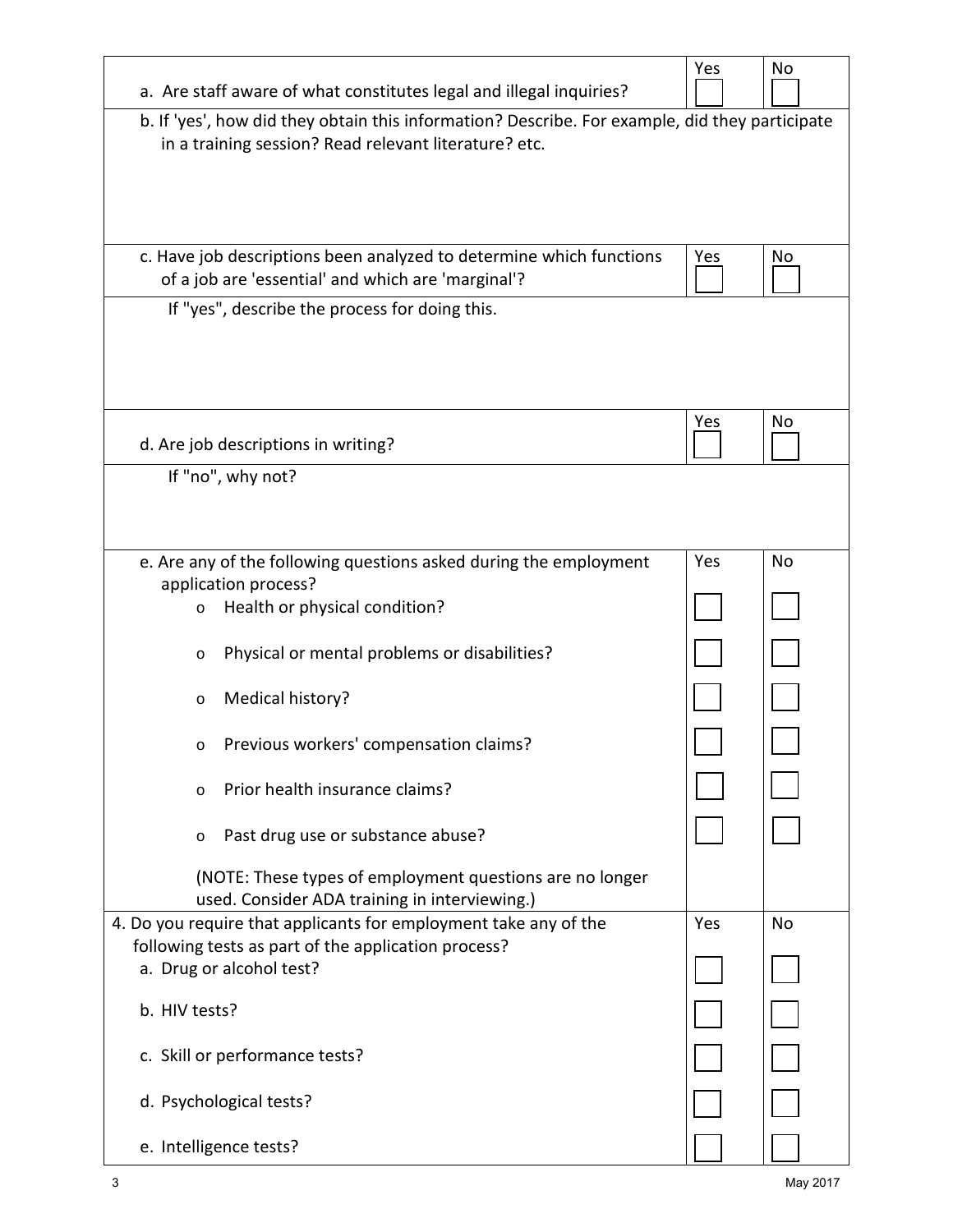| 5. As an employer, do you have a substance abuse policy? | Yes | No |
|----------------------------------------------------------|-----|----|
| 6. As an employer, do you have a drug testing policy?    | Yes | No |

It is required that reasonable accommodation be provided to employees and customers with disabilities. Reasonable accommodation includes a broad range of adaptations to the manner or circumstances in which a service activity is performed, an interview is conducted, etc.

Reasonable accommodations may include:

- Allowing an individual with a psychiatric disability to periodically leave early or arrive late and later make up that time
- Making structural modifications to accommodate a participant who uses a wheelchair
- Providing auxiliary aids and services including sign language interpreters, readers, or alternative format

| 7. Regarding reasonable accommodation:                                                                                                                                                                     | Yes | <b>No</b> |
|------------------------------------------------------------------------------------------------------------------------------------------------------------------------------------------------------------|-----|-----------|
| a. Have employees, applicants, participants, and other individuals<br>been informed that they are entitled to reasonable<br>accommodations?                                                                |     |           |
| b. If 'yes', how have they been so informed?                                                                                                                                                               |     |           |
|                                                                                                                                                                                                            | Yes | No        |
| c. Are reasonable accommodations provided to SC Works Center<br>program employees, applicants, participants, and other individuals<br>with disabilities?                                                   |     |           |
| d. How do you know?                                                                                                                                                                                        |     |           |
|                                                                                                                                                                                                            |     |           |
| f. Do supervisory staff know how to proceed if an accommodation is<br>requested?                                                                                                                           | Yes | <b>No</b> |
| g. Has a specific staff member been designated to coordinate                                                                                                                                               |     |           |
| reasonable accommodation requests, including determining when<br>an accommodation is or is not reasonable and when a funding<br>request will be made? (Note: This is not required, but is<br>recommended.) |     |           |
| h. Do they know how to secure a sign language interpreter if<br>necessary?                                                                                                                                 |     |           |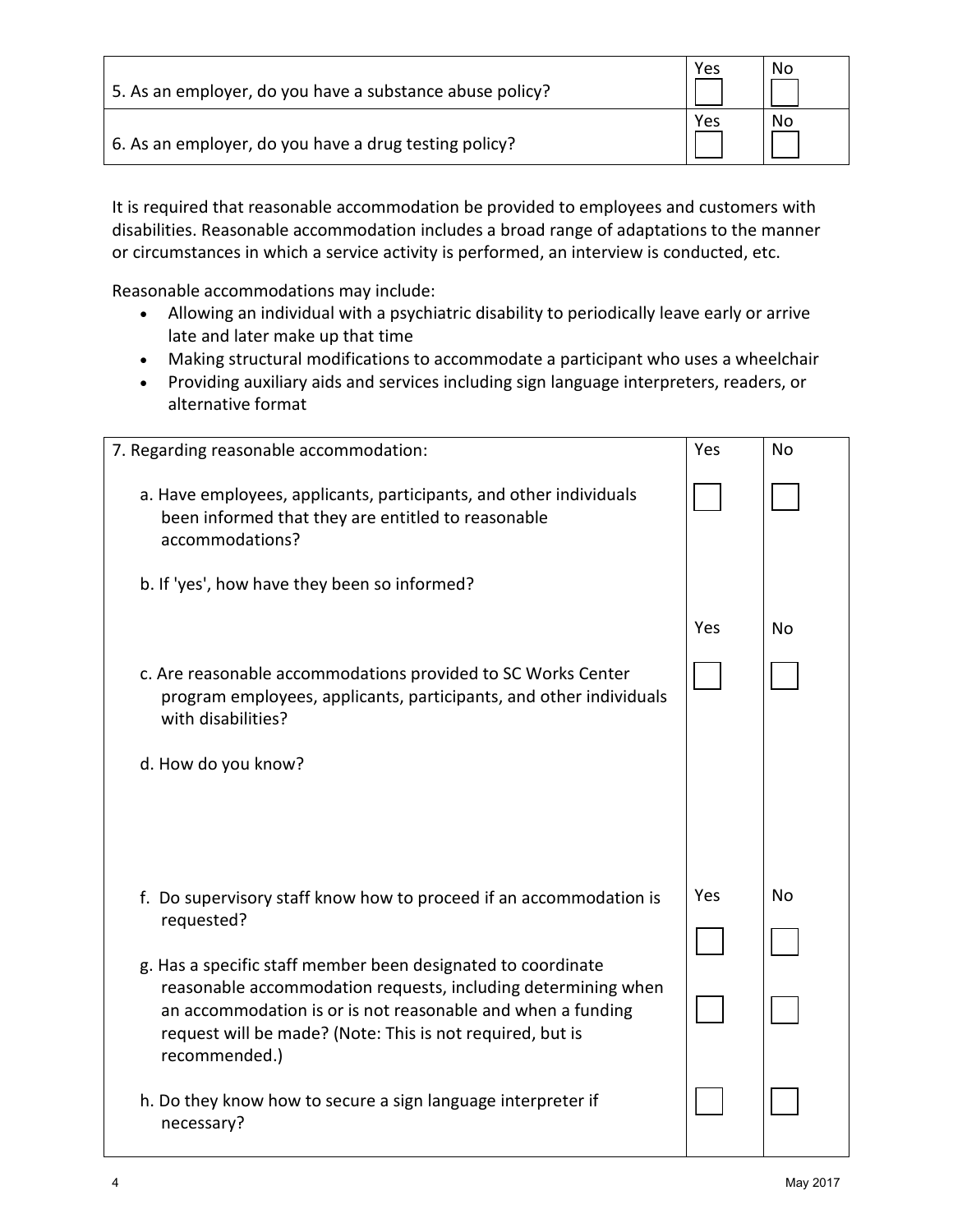| i. Do they know how to get material transcribed into Braille or<br>recorded in audio format?                                                   |            |    |
|------------------------------------------------------------------------------------------------------------------------------------------------|------------|----|
| 8. As a matter of policy, are interviews, staff meetings, and other                                                                            | Yes        | No |
| gatherings held in accessible locations? (Accessible locations include<br>accessible entrances, meeting areas, and rest rooms.)                |            |    |
| 9. Are off-site staff trainings, holiday parties, picnics, or other gatherings<br>held in accessible locations?                                | Yes        | No |
| 10. Are reasonable accommodations, including sign language interpreters,                                                                       | <b>Yes</b> | Nο |
| written materials in alternative format, etc. provided to individuals<br>with disabilities at off-site meetings, trainings, and social events? |            |    |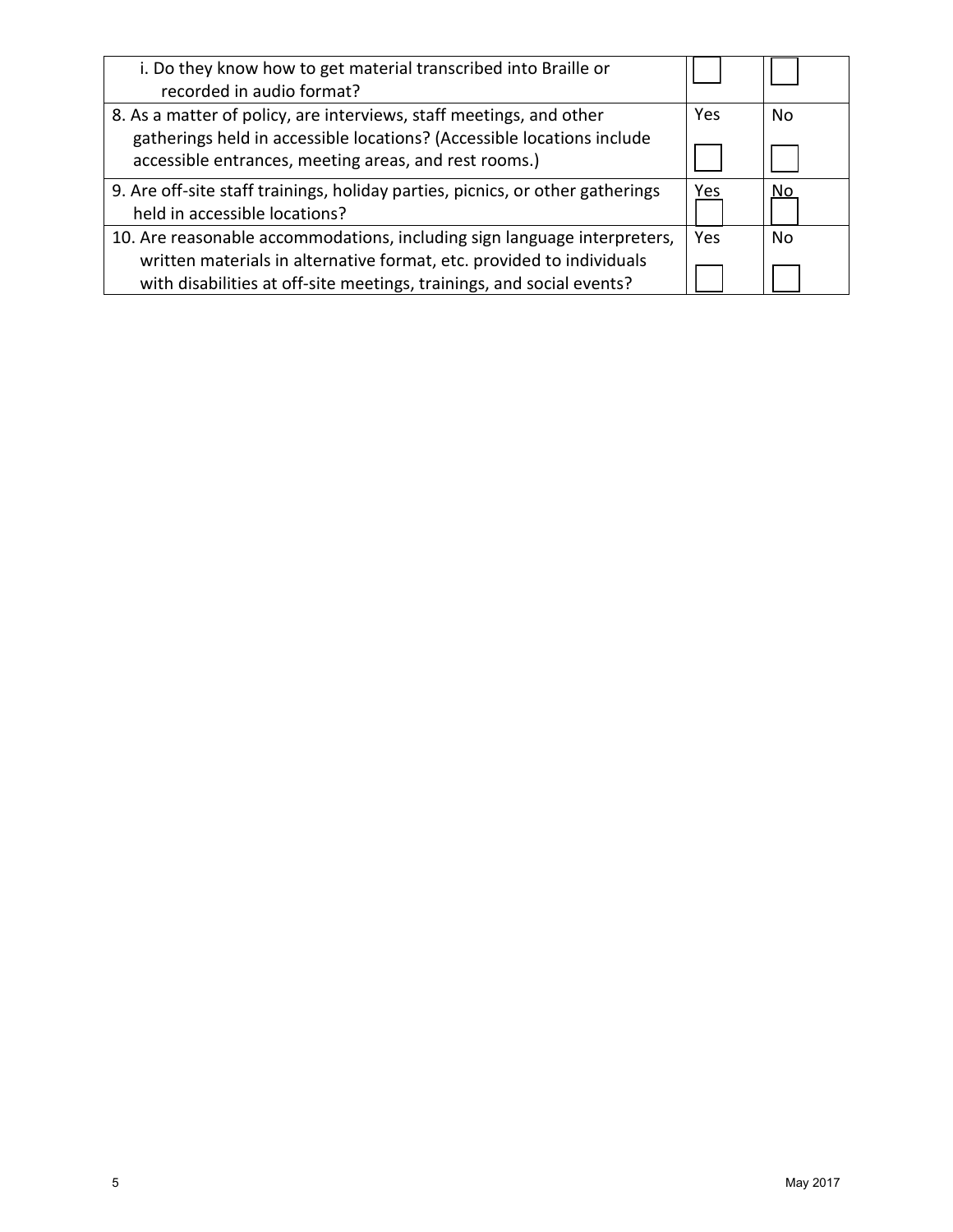### *COMMUNICATIONS ACCESSIBILITY CHECKLIST FOR SC WORKS CENTERS*

Communications access refers to the way information is received and transmitted. When evaluating your program in terms of access to communication, you will assess the four different ways in which communication occurs: aural, oral, cognition, and visual. It is important to keep in mind that there are four distinct, broad populations that are affected by your level of accessibility in this area: persons with impaired hearing, speech, cognition, and vision.

| 1. | Does the SC Works Center have information that is communicated<br>visually? (Note: information communicated visually includes<br>brochures, enrollment forms, handbooks, flip charts, slides, posters,<br>graphic directional signs, etc.) | Yes                   | <b>No</b> |
|----|--------------------------------------------------------------------------------------------------------------------------------------------------------------------------------------------------------------------------------------------|-----------------------|-----------|
|    | Type of Information:<br>Large Print<br><b>Braille</b><br>Videos<br>Readers<br><b>Verbal Description</b>                                                                                                                                    |                       |           |
|    | Pictorial<br>Other, Please Specify:<br>Signage                                                                                                                                                                                             |                       |           |
|    | 2. Does the program involve information that is communicated<br>verbally?                                                                                                                                                                  | Yes                   | No        |
|    | Type of Information:                                                                                                                                                                                                                       |                       |           |
|    | Paper/Pen<br>Interpreter<br>Relay<br>TDD                                                                                                                                                                                                   | <b>Written Copies</b> |           |
|    | Other, Please specify:<br>Oral Interpreter                                                                                                                                                                                                 |                       |           |
|    | 3. Does the SC Works Center inform persons with disabilities that<br>auxiliary aids and services are provided upon request? (Note: It is not                                                                                               | Yes                   | <b>No</b> |
|    | sufficient to inform only persons who have identified themselves as<br>having an accommodation need. You must inform the public at-<br>large.)                                                                                             |                       |           |
|    | 4. How do you do so?                                                                                                                                                                                                                       |                       |           |
|    |                                                                                                                                                                                                                                            |                       |           |
|    | 5. Does the SC Works Center have a procedure for deciding which<br>auxiliary aids and services to provide?                                                                                                                                 | <u>Yes</u>            | <u>No</u> |
|    | 6. Does the procedure provide for consideration of an individual's<br>preferred aid or service?                                                                                                                                            | Yes                   | No        |
|    | 7. Does the procedure include a mechanism for determining that an aid<br>or service that was provided was equally effective?                                                                                                               | <b>Yes</b>            | No        |
| 8. | Does the program communicate with the public over the phone?                                                                                                                                                                               | <b>Yes</b>            | <u>No</u> |
|    | 9. Are telephone conversations lengthy, complex, technical or personal?                                                                                                                                                                    | Yes                   | <u>No</u> |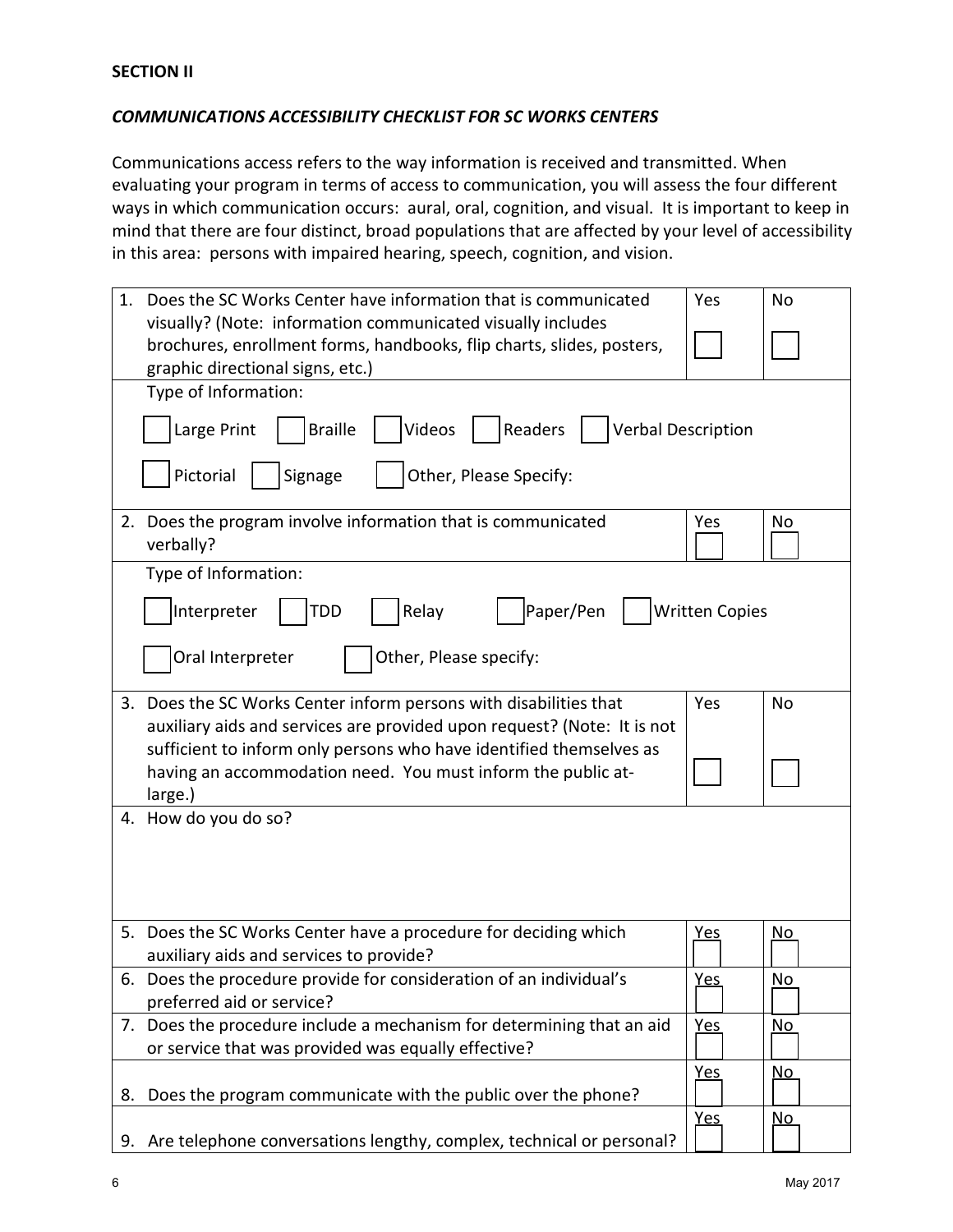|                                                                                                   | <u>Yes</u> | <u>No</u> |  |
|---------------------------------------------------------------------------------------------------|------------|-----------|--|
| 10. Does the program have a TDD?                                                                  |            |           |  |
|                                                                                                   | <u>Yes</u> | <u>No</u> |  |
| 11. If so, have staff been trained on the appropriate use of a TDD?                               |            |           |  |
|                                                                                                   | Yes        | <u>No</u> |  |
| 12. Is there a mechanism for re-training?                                                         |            |           |  |
|                                                                                                   | <u>Yes</u> | <u>No</u> |  |
| 13. Are staff trained in the use of the relay system?                                             |            |           |  |
|                                                                                                   | <b>Yes</b> | <u>No</u> |  |
| 14. Are staff aware of the relay number?                                                          |            |           |  |
|                                                                                                   | <b>Yes</b> | <u>No</u> |  |
| 15. Does the program have a web page?                                                             |            |           |  |
|                                                                                                   | Yes        | No        |  |
| 16. Is the web page captioned?                                                                    |            |           |  |
| 17. Is there a mechanism for ensuring that people who are deaf or                                 | <b>Yes</b> | <u>No</u> |  |
| hearing impaired are aware of an activated fire or smoke alarm?                                   |            |           |  |
| 18. Is there an established emergency evacuation procedure that                                   | Yes        | <b>No</b> |  |
| addresses the needs of persons with disabilities? (This should include                            |            |           |  |
| the evacuation of persons with mobility impairments.)                                             |            |           |  |
|                                                                                                   | <u>Yes</u> | <u>No</u> |  |
|                                                                                                   |            |           |  |
| 19. Have staff been trained in this procedure?                                                    |            |           |  |
|                                                                                                   |            |           |  |
| Please describe the training, technology, and auxiliary aids and services available for people    |            |           |  |
| with disabilities in your LWDA's SC Works Centers. If your SC Works Centers needs assistance      |            |           |  |
| to make sure that services, technology, etc., can be used by people with disabilities, experts at |            |           |  |
| the Job Accommodation Network (JAN) can give advice on hardware, software, and technology         |            |           |  |
| to enable people who are blind, deaf, or have physical disabilities to use the SC Works Center    |            |           |  |
| services. The JAN phone number is 800-JAN-7234 or 800-ADA-WORK.                                   |            |           |  |
|                                                                                                   |            |           |  |
|                                                                                                   |            |           |  |
|                                                                                                   |            |           |  |
|                                                                                                   |            |           |  |
|                                                                                                   |            |           |  |
|                                                                                                   |            |           |  |
|                                                                                                   |            |           |  |
|                                                                                                   |            |           |  |
|                                                                                                   |            |           |  |
|                                                                                                   |            |           |  |
|                                                                                                   |            |           |  |
|                                                                                                   |            |           |  |
|                                                                                                   |            |           |  |
|                                                                                                   |            |           |  |
|                                                                                                   |            |           |  |